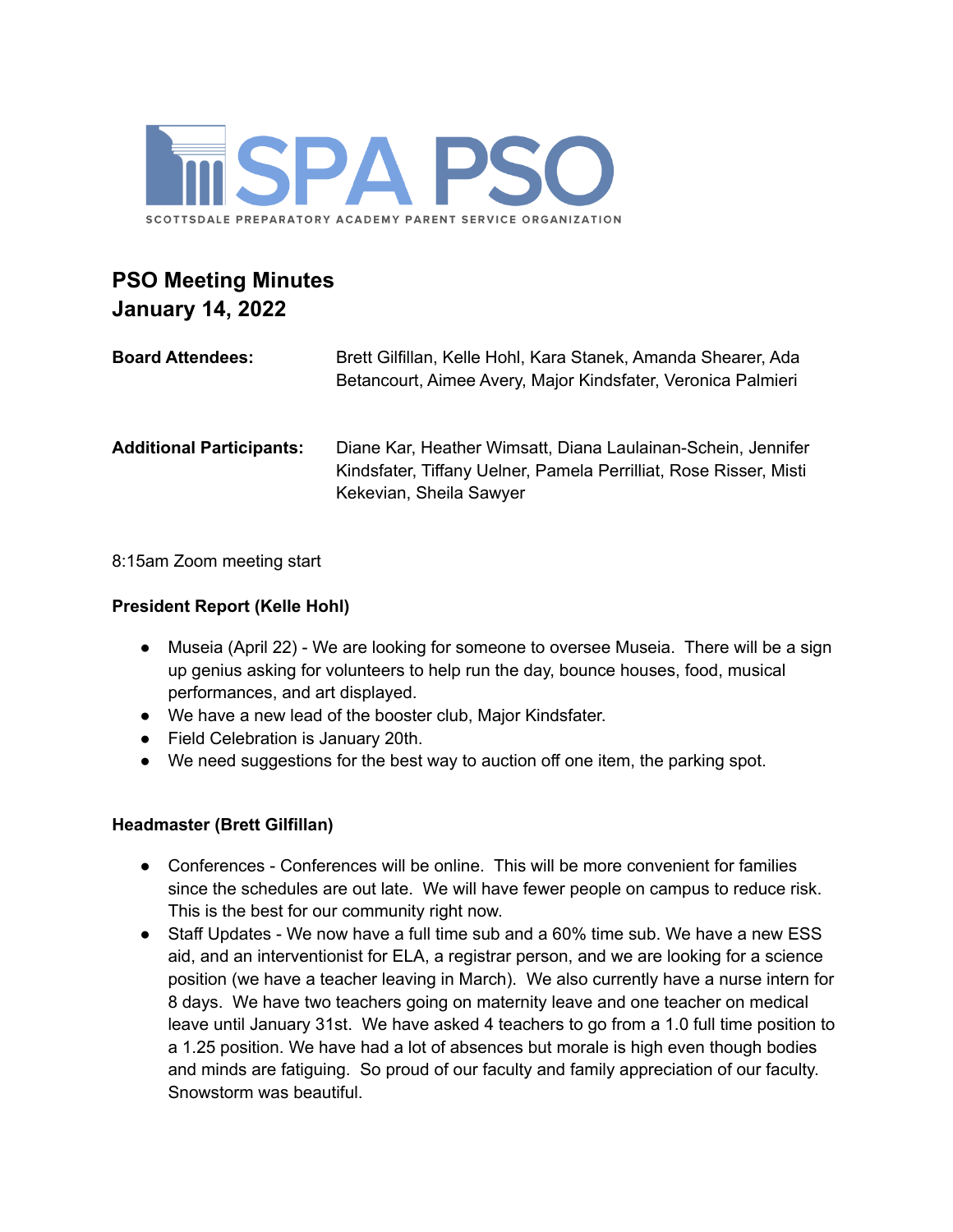- COVID Update We don't have the resources to close contact so we are messaging the whole grade. We have been adding the counts in each grade and a section for 6th - 8th grade. On announcements today, we will remind the kids to stay home if they have symptoms and that masks are available if the students want them. GH is sticking to masks being a family choice.
- IXL Math Program We will be offering this program to students that need additional math support. This program looks at overall skills and micro focuses on the skills the student needs to develop. Mrs. Lengel-Zigich and Mr. Hennessee have been working on which students will benefit from the program. The primary focus will be 6th and 7th grade, but it goes up to 12th grade,
- Field Celebration (January 20) Mr. Crowe and Ms. Chaney will be there. Archway is invited. We will have one food truck and we will be acknowledging our donors. We were to play Basis but they cancelled due to COVID. We will play Scottsdale Christian or Tempe Prep.
- The Lottery will be next week. New families can drop off new packets on Friday the 28th.
- We had a delay on the release of grades. During fall break the teachers worked hard through break so we gave the teachers winter break off and grades were released January 10th.
- Attorney General presentation on Internet Safety will be given to middle school in person at the end of February.
- Parent Comments We have a dangerous intersection at 92nd and Bahia. Could we designate the area a School zone? Could we have a police presence? Could we hire an off duty police officer? (Gilfillan) We have asked for school zone signs and speed bumps. We will make school zone signs for our sandwich boards and place them out by that intersection. We will have a police presence during Barrett Jackson week. A good week to hire an office duty police officer would be for the Waste Management tournament.

### **Treasurer (Amanda Shearer)**

- As of December, we raised \$60,000. This is better than last year.
- We are getting close to transitioning everything over to GH.
- Please reach out if you have any questions on how to make deposits, if you have receipts, or if you have any questions on tracking.

### **VP of Passive Fundraising (Ada Betancourt))**

● Due to our wonderful lunch leads and supportive families our lunch program continues to operate. Thank you!

### **Booster Club (Major Kindsfater)**